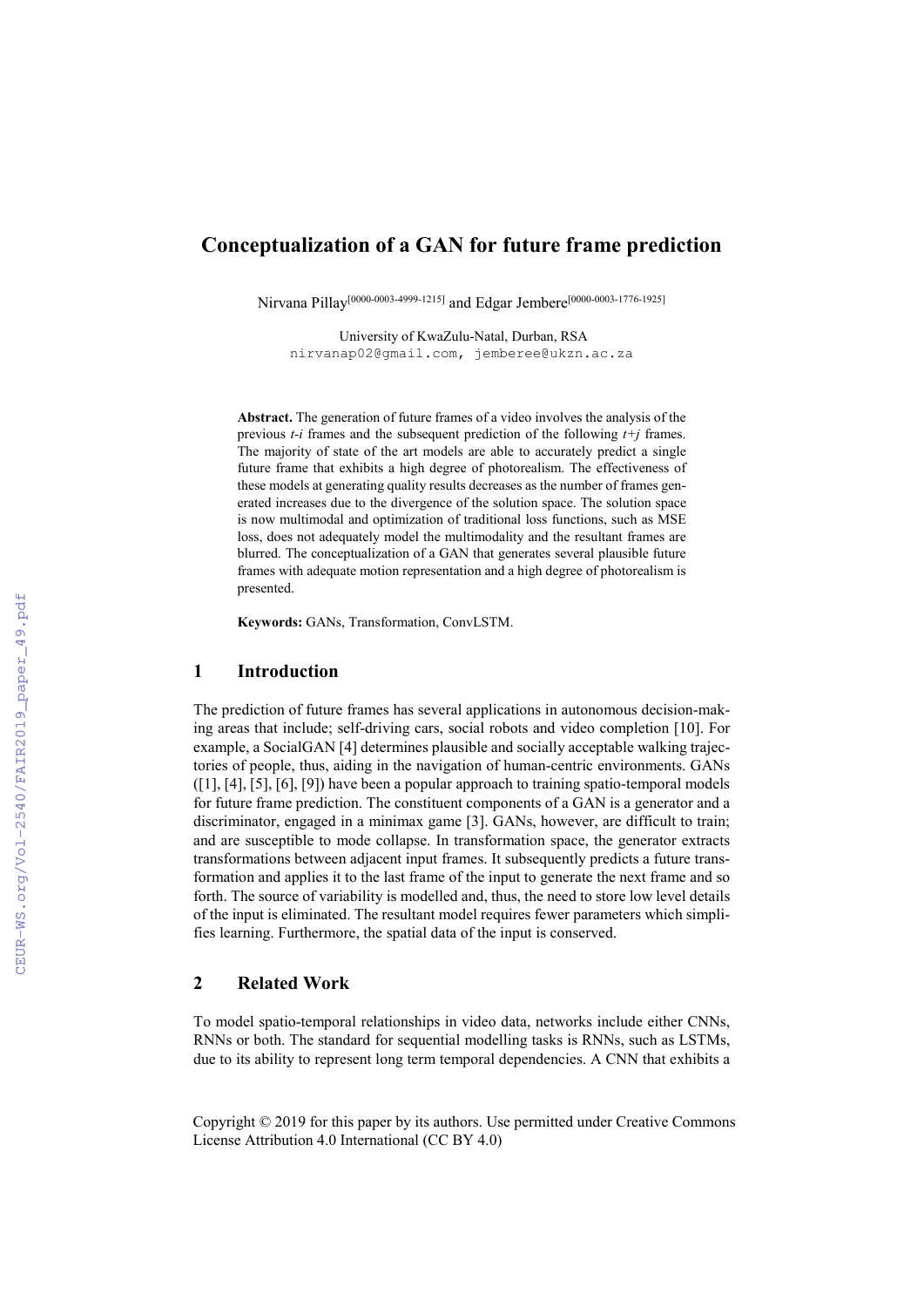similar efficacy is the Temporal Convolutional Network (TCN). A TCN in conjunction with a dilated CNN to model temporal and spatial dependencies respectively was implemented by [9]. A similar approach was undertaken by [1], with a PGGAN modelling spatial dependencies instead. Another attempt at sequential modelling utilizing CNNs [8] was an architecture in which a network was replicated through time. The resultant model was a 'peculiar RNN' as parameters were now shared across time whilst still convolving spatial data. A CNN-LSTM architecture was implemented by [6] to predict future frames of synthetic video data. These aspects were later united by [7] into a single network, a convolutional LSTM (ConvLSTM). A stacked ConvLSTM, coupled with a Spatial Transformer Network (STN) [2], addressed the problem of future frame prediction and determined the state of motion of a robot arm. The representation of motion is improved by models that operate in transformation space ([2], [8], [9]). Such a model, a CGAN [9] was evaluated using a Two-Alternative Forced Choice (2AFC) test. The generated video was preferred only 30.6% of the time over its ground-truth counterpart.

### **3 Proposed Model**

In a bid to address the issues of motion representation, photorealism and plausibility of generated frames, this research proposes the implementation of a CGAN. The discriminator of the CGAN receives the context frames coupled with alternatively ground truth future frames or generated future frames and is only deceived by sequences of frames that exhibit plausibility. A mini-batch standard deviation layer is added to one of the last layers of the Progressively Growing Network (PGN) discriminator; aiding in the prevention of mode collapse. The generator comprises of 7 stacked ConvLSTMs, similar to [2], and preserves spatial data whilst modelling the complex dynamics of the data. Hidden Layer5 parameterizes a modified STN and the output of ConvLSTM5 is a predicted affine transformation matrix for each separate 'good feature' in the frame. The STN is modified to determined points by the *Shi-Tomasi Corner Detection* algorithm for which transformations are then predicted. The model also predicts a compositing mask over each transformation. The generated frame is reconstructed by applying predicted affine transformations, merged by masking, to the last input frame.



**Fig. 1.** Schematic of CGAN Generator